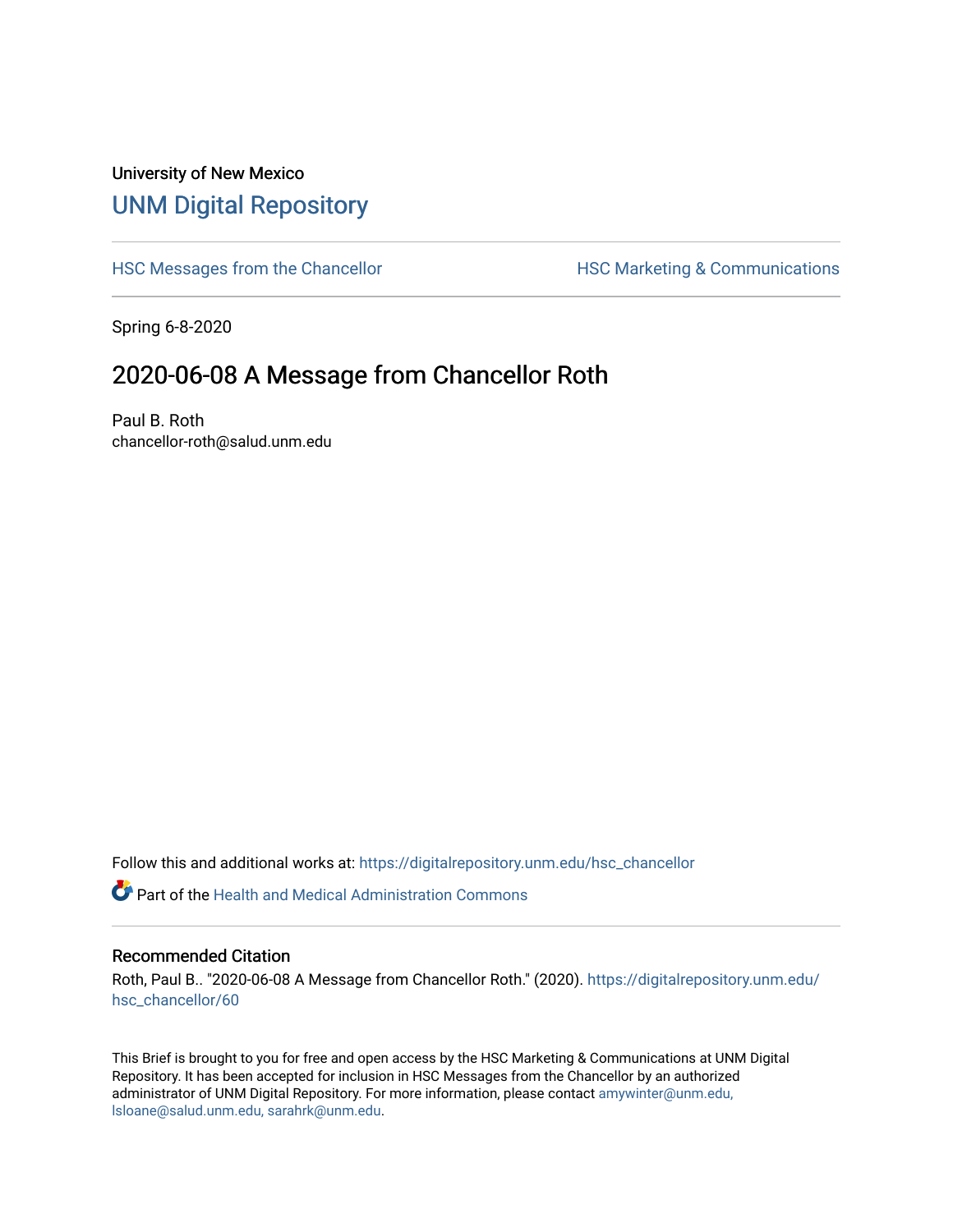

[View this email in your browser](https://mailchi.mp/899471726de0/message-from-the-chancellor-coronavirus-4432296?e=b4bbfca2c0)

## **A Message from Chancellor Roth**

Dear Colleagues:

Most non-clinical Health Sciences Center faculty and staff will continue to work from home for the time being as we follow best practices for limiting the spread of the novel coronavirus while working on returning to full operations.

A few months ago, the notion that we might be able to do our jobs without daily face-to-face interactions with our coworkers might have seemed bizarre, but for many of us it has now become the norm. Still, we shouldn't lose sight of why we are operating this way: it works.

A new [study](https://unm.us19.list-manage.com/track/click?u=59ce53c1a4dedb490bac78648&id=32701ea454&e=b4bbfca2c0) from the University of California, Berkeley, estimates that the implementation of stay-at-home orders and social distancing measures prevented 60 million infections in the U.S. alone. It stands to reason that if we keep our distance from one another, wear masks when we are in public and practice good hygiene, the virus will have fewer opportunities to replicate – and fewer people will get sick.

Meanwhile, directives from state health officials continue to prohibit gatherings of large groups of people, and these will guide decisions about when and how to bring students back to campus. We can all expect to continue modifying our behavior to limit the spread of disease for some time to come.

Starting this week, the HSC Office for Diversity, Equity & Inclusion will host a series of Dialogue Circles for faculty, residents/fellows, students and staff to provide a safe space for meaningful conversations about race.

These online [gatherings](https://unm.us19.list-manage.com/track/click?u=59ce53c1a4dedb490bac78648&id=d6817699d0&e=b4bbfca2c0) will be limited to 30 people per session. Please RSVP to Steven Romero [\(stjromero@salud.unm.edu\)](mailto:stjromero@salud.unm.edu) and indicate which session you would like to attend.